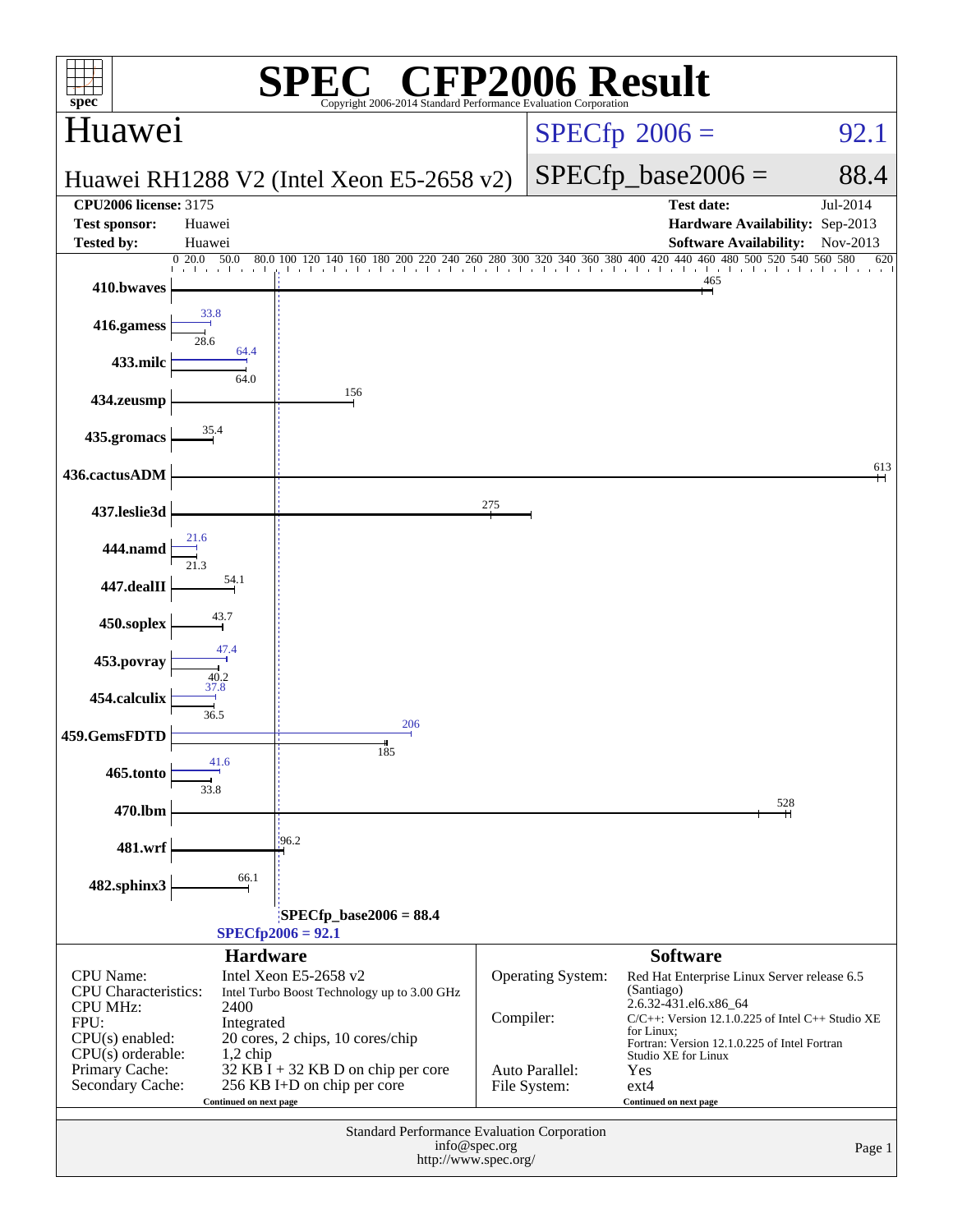

#### Huawei

### $SPECTp2006 = 92.1$

Huawei RH1288 V2 (Intel Xeon E5-2658 v2)

 $SPECfp\_base2006 = 88.4$ 

#### **[CPU2006 license:](http://www.spec.org/auto/cpu2006/Docs/result-fields.html#CPU2006license)** 3175 **[Test date:](http://www.spec.org/auto/cpu2006/Docs/result-fields.html#Testdate)** Jul-2014 **[Test sponsor:](http://www.spec.org/auto/cpu2006/Docs/result-fields.html#Testsponsor)** Huawei **[Hardware Availability:](http://www.spec.org/auto/cpu2006/Docs/result-fields.html#HardwareAvailability)** Sep-2013 **[Tested by:](http://www.spec.org/auto/cpu2006/Docs/result-fields.html#Testedby)** Huawei **[Software Availability:](http://www.spec.org/auto/cpu2006/Docs/result-fields.html#SoftwareAvailability)** Nov-2013 [L3 Cache:](http://www.spec.org/auto/cpu2006/Docs/result-fields.html#L3Cache) 25 MB I+D on chip per chip<br>Other Cache: None [Other Cache:](http://www.spec.org/auto/cpu2006/Docs/result-fields.html#OtherCache) [Memory:](http://www.spec.org/auto/cpu2006/Docs/result-fields.html#Memory) 256 GB (16 x 16 GB 2Rx4 PC3-14900R-13, ECC) [Disk Subsystem:](http://www.spec.org/auto/cpu2006/Docs/result-fields.html#DiskSubsystem) 1 X 300 GB SAS 10K RPM [Other Hardware:](http://www.spec.org/auto/cpu2006/Docs/result-fields.html#OtherHardware) None [System State:](http://www.spec.org/auto/cpu2006/Docs/result-fields.html#SystemState) Run level 3 (multi-user)<br>Base Pointers: 64-bit [Base Pointers:](http://www.spec.org/auto/cpu2006/Docs/result-fields.html#BasePointers) 64-bit<br>Peak Pointers: 32/64-bit [Peak Pointers:](http://www.spec.org/auto/cpu2006/Docs/result-fields.html#PeakPointers) [Other Software:](http://www.spec.org/auto/cpu2006/Docs/result-fields.html#OtherSoftware) None

| <b>Results Table</b>   |                                                                                                          |              |                |       |                |             |                |              |                |              |                |              |
|------------------------|----------------------------------------------------------------------------------------------------------|--------------|----------------|-------|----------------|-------------|----------------|--------------|----------------|--------------|----------------|--------------|
|                        | <b>Base</b>                                                                                              |              |                |       |                | <b>Peak</b> |                |              |                |              |                |              |
| <b>Benchmark</b>       | <b>Seconds</b>                                                                                           | <b>Ratio</b> | <b>Seconds</b> | Ratio | <b>Seconds</b> | Ratio       | <b>Seconds</b> | <b>Ratio</b> | <b>Seconds</b> | <b>Ratio</b> | <b>Seconds</b> | <b>Ratio</b> |
| 410.bwayes             | 29.2                                                                                                     | 465          | 29.8           | 456   | 29.2           | 465         | 29.2           | 465          | 29.8           | 456          | 29.2           | 465          |
| 416.gamess             | 684                                                                                                      | 28.6         | 684            | 28.6  | 685            | 28.6        | 579            | 33.8         | 579            | 33.8         | 579            | 33.8         |
| $433$ .milc            | 143                                                                                                      | 64.0         | 143            | 64.0  | 143            | 64.0        | 142            | 64.5         | 143            | 64.4         | 143            | 64.4         |
| $434$ . zeusmp         | 58.2                                                                                                     | 156          | 58.2           | 156   | 58.2           | 156         | 58.2           | 156          | 58.2           | 156          | 58.2           | 156          |
| $435.$ gromacs         | 202                                                                                                      | 35.4         | 202            | 35.4  | 202            | 35.4        | 202            | 35.4         | 202            | 35.4         | 202            | 35.4         |
| 436.cactusADM          | 19.5                                                                                                     | 613          | 19.5           | 613   | 19.7           | 607         | 19.5           | 613          | 19.5           | 613          | 19.7           | 607          |
| 437.leslie3d           | 34.2                                                                                                     | 275          | 34.2           | 275   | 30.4           | 309         | 34.2           | 275          | 34.2           | 275          | 30.4           | 309          |
| 444.namd               | 377                                                                                                      | 21.3         | 377            | 21.3  | 377            | 21.3        | 371            | 21.6         | 371            | 21.6         | 371            | 21.6         |
| $ 447 \text{.}$ dealII | 211                                                                                                      | 54.1         | 211            | 54.1  | 212            | 54.1        | 211            | 54.1         | 211            | 54.1         | 212            | 54.1         |
| $450$ .soplex          | 191                                                                                                      | 43.7         | 191            | 43.6  | 190            | 43.8        | 191            | 43.7         | 191            | 43.6         | 190            | 43.8         |
| $453$ .povray          | 132                                                                                                      | 40.2         | 134            | 39.8  | 132            | 40.2        | <b>112</b>     | 47.4         | 112            | 47.5         | 113            | 47.0         |
| $ 454$ .calculix       | 226                                                                                                      | 36.5         | 226            | 36.5  | 226            | 36.5        | 218            | 37.8         | 218            | 37.8         | 218            | 37.8         |
| 459.GemsFDTD           | 57.8                                                                                                     | 183          | 57.4           | 185   | 57.2           | 185         | 51.5           | 206          | 51.5           | 206          | 51.5           | 206          |
| $465$ .tonto           | 291                                                                                                      | 33.8         | 290            | 33.9  | 292            | 33.8        | 237            | 41.6         | 237            | 41.6         | 237            | 41.6         |
| 470.1bm                | 27.2                                                                                                     | 505          | 25.8           | 532   | 26.0           | 528         | 27.2           | 505          | 25.8           | 532          | 26.0           | 528          |
| 481.wrf                | 116                                                                                                      | 96.4         | 116            | 96.2  | 116            | 96.2        | 116            | 96.4         | 116            | 96.2         | 116            | 96.2         |
| $482$ .sphinx $3$      | 294                                                                                                      | 66.2         | 295            | 66.1  | 295            | 66.1        | 294            | 66.2         | 295            | 66.1         | 295            | 66.1         |
|                        | Results appear in the order in which they were run. Bold underlined text indicates a median measurement. |              |                |       |                |             |                |              |                |              |                |              |

#### **[Operating System Notes](http://www.spec.org/auto/cpu2006/Docs/result-fields.html#OperatingSystemNotes)**

Stack size set to unlimited using "ulimit -s unlimited"

#### **[Platform Notes](http://www.spec.org/auto/cpu2006/Docs/result-fields.html#PlatformNotes)**

 Sysinfo program /spec/config/sysinfo.rev6800 \$Rev: 6800 \$ \$Date:: 2011-10-11 #\$ 6f2ebdff5032aaa42e583f96b07f99d3 running on RHEL Tue Jul 15 03:17:49 2014

 This section contains SUT (System Under Test) info as seen by some common utilities. To remove or add to this section, see: <http://www.spec.org/cpu2006/Docs/config.html#sysinfo>

 From /proc/cpuinfo model name : Intel(R) Xeon(R) CPU E5-2658 v2 @ 2.40GHz Continued on next page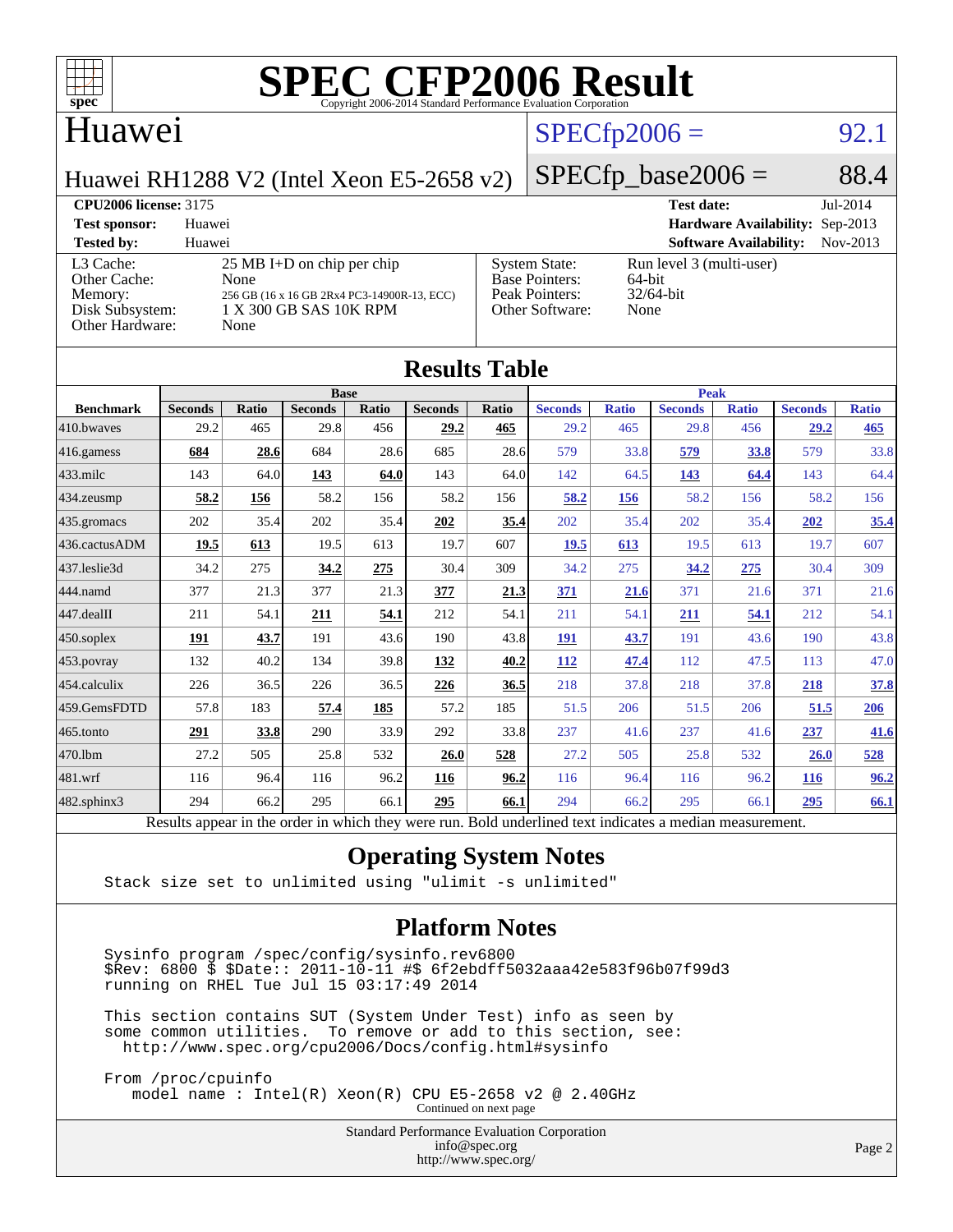

#### Huawei

 $SPECTp2006 = 92.1$ 

 $SPECTp\_base2006 = 88.4$ 

Huawei RH1288 V2 (Intel Xeon E5-2658 v2)

**[CPU2006 license:](http://www.spec.org/auto/cpu2006/Docs/result-fields.html#CPU2006license)** 3175 **[Test date:](http://www.spec.org/auto/cpu2006/Docs/result-fields.html#Testdate)** Jul-2014 **[Test sponsor:](http://www.spec.org/auto/cpu2006/Docs/result-fields.html#Testsponsor)** Huawei **[Hardware Availability:](http://www.spec.org/auto/cpu2006/Docs/result-fields.html#HardwareAvailability)** Sep-2013 **[Tested by:](http://www.spec.org/auto/cpu2006/Docs/result-fields.html#Testedby)** Huawei **[Software Availability:](http://www.spec.org/auto/cpu2006/Docs/result-fields.html#SoftwareAvailability)** Nov-2013

#### **[Platform Notes \(Continued\)](http://www.spec.org/auto/cpu2006/Docs/result-fields.html#PlatformNotes)**

 2 "physical id"s (chips) 20 "processors" cores, siblings (Caution: counting these is hw and system dependent. The following excerpts from /proc/cpuinfo might not be reliable. Use with caution.) cpu cores : 10 siblings : 10 physical 0: cores 0 1 2 3 4 8 9 10 11 12 physical 1: cores 0 1 2 3 4 8 9 10 11 12 cache size : 25600 KB From /proc/meminfo MemTotal: 264478184 kB HugePages\_Total: 0<br>Hugepagesize: 2048 kB Hugepagesize: /usr/bin/lsb\_release -d Red Hat Enterprise Linux Server release 6.5 (Santiago) From /etc/\*release\* /etc/\*version\* redhat-release: Red Hat Enterprise Linux Server release 6.5 (Santiago) system-release: Red Hat Enterprise Linux Server release 6.5 (Santiago) system-release-cpe: cpe:/o:redhat:enterprise\_linux:6server:ga:server uname -a: Linux RHEL 2.6.32-431.el6.x86\_64 #1 SMP Sun Nov 10 22:19:54 EST 2013 x86\_64 x86\_64 x86\_64 GNU/Linux run-level 3 Jul 14 21:04 SPEC is set to: /spec Filesystem Type Size Used Avail Use% Mounted on /dev/sda2 ext4 265G 136G 116G 54% / Additional information from dmidecode: Memory: 2x Hynix HMT42GR7AFR4C-RD 16 GB 1867 MHz 2 rank 8x Samsung M393B2G70DB0-CMA 16 GB 1867 MHz 2 rank 6x Samsung M393B2G70QH0-CMA 16 GB 1867 MHz 2 rank (End of data from sysinfo program) **[General Notes](http://www.spec.org/auto/cpu2006/Docs/result-fields.html#GeneralNotes)** Environment variables set by runspec before the start of the run: KMP AFFINITY = "granularity=fine, compact,  $0,1$ " LD\_LIBRARY\_PATH = "/spec/libs/32:/spec/libs/64" OMP\_NUM\_THREADS = "20"

 Binaries compiled on a system with 2 x Xeon X5645 CPU + 16GB memory using RHEL 6.1

Continued on next page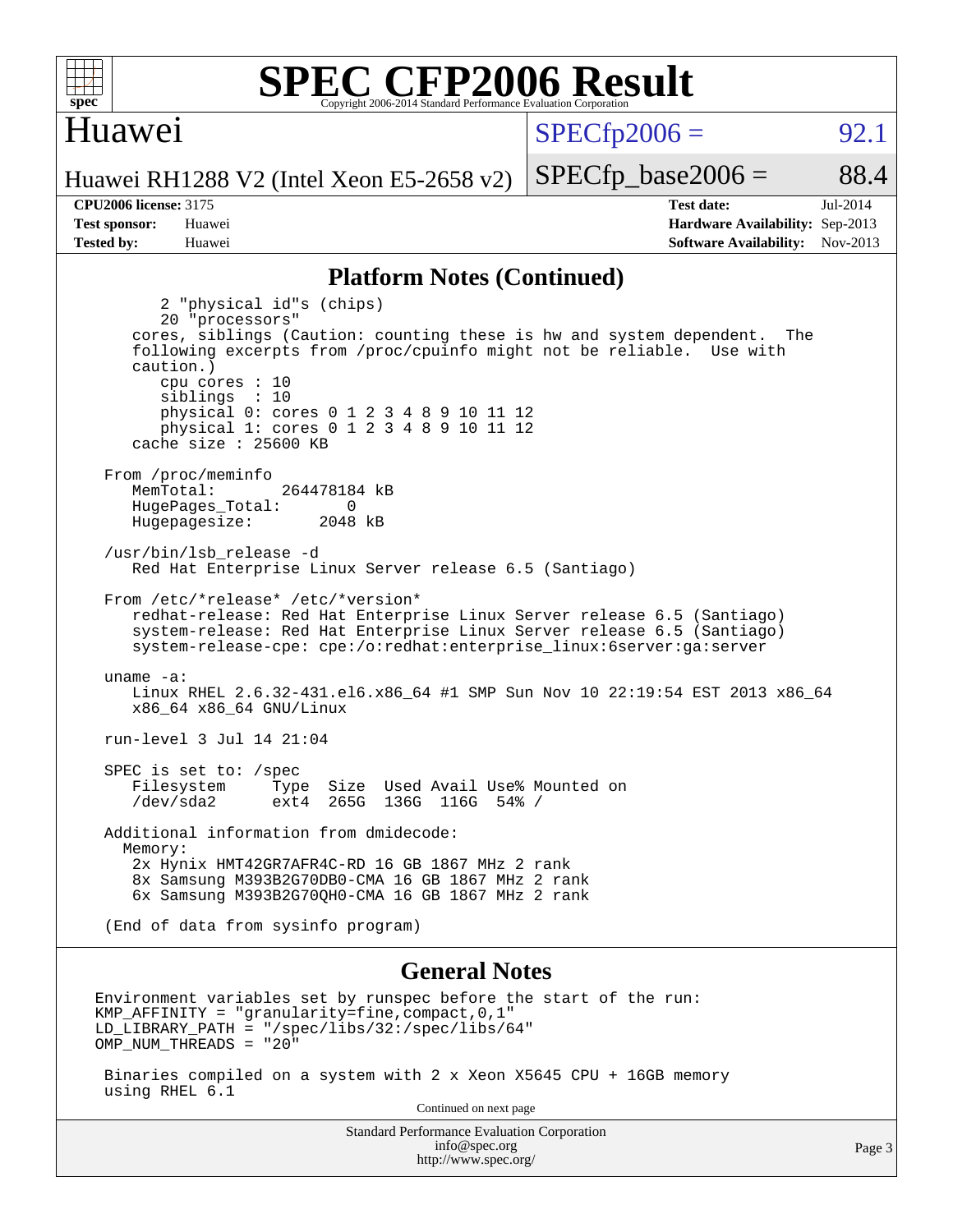

#### Huawei

 $SPECTp2006 = 92.1$ 

Huawei RH1288 V2 (Intel Xeon E5-2658 v2)

**[CPU2006 license:](http://www.spec.org/auto/cpu2006/Docs/result-fields.html#CPU2006license)** 3175 **[Test date:](http://www.spec.org/auto/cpu2006/Docs/result-fields.html#Testdate)** Jul-2014 **[Test sponsor:](http://www.spec.org/auto/cpu2006/Docs/result-fields.html#Testsponsor)** Huawei **[Hardware Availability:](http://www.spec.org/auto/cpu2006/Docs/result-fields.html#HardwareAvailability)** Sep-2013 **[Tested by:](http://www.spec.org/auto/cpu2006/Docs/result-fields.html#Testedby)** Huawei **[Software Availability:](http://www.spec.org/auto/cpu2006/Docs/result-fields.html#SoftwareAvailability)** Nov-2013

 $SPECTp\_base2006 = 88.4$ 

#### **[General Notes \(Continued\)](http://www.spec.org/auto/cpu2006/Docs/result-fields.html#GeneralNotes)**

 Transparent Huge Pages enabled with: echo always > /sys/kernel/mm/redhat\_transparent\_hugepage/enabled The Huawei RH2288 v2 and Huawei RH1288 v2 models are electronically equivalent. The results have been measured on a Huawei RH2288 v2 model

### **[Base Compiler Invocation](http://www.spec.org/auto/cpu2006/Docs/result-fields.html#BaseCompilerInvocation)**

 $C$  benchmarks:<br>icc  $-m64$ 

[C++ benchmarks:](http://www.spec.org/auto/cpu2006/Docs/result-fields.html#CXXbenchmarks) [icpc -m64](http://www.spec.org/cpu2006/results/res2014q3/cpu2006-20140715-30480.flags.html#user_CXXbase_intel_icpc_64bit_bedb90c1146cab66620883ef4f41a67e)

[Fortran benchmarks](http://www.spec.org/auto/cpu2006/Docs/result-fields.html#Fortranbenchmarks): [ifort -m64](http://www.spec.org/cpu2006/results/res2014q3/cpu2006-20140715-30480.flags.html#user_FCbase_intel_ifort_64bit_ee9d0fb25645d0210d97eb0527dcc06e)

[Benchmarks using both Fortran and C](http://www.spec.org/auto/cpu2006/Docs/result-fields.html#BenchmarksusingbothFortranandC):<br>icc -m64 ifort -m64  $-m64$  ifort  $-m64$ 

### **[Base Portability Flags](http://www.spec.org/auto/cpu2006/Docs/result-fields.html#BasePortabilityFlags)**

| 435.gromacs: -DSPEC_CPU_LP64 -nofor_main                       |
|----------------------------------------------------------------|
| 436.cactusADM: - DSPEC CPU LP64 - nofor main                   |
|                                                                |
|                                                                |
|                                                                |
|                                                                |
|                                                                |
| 454.calculix: - DSPEC CPU LP64 - nofor main                    |
|                                                                |
|                                                                |
|                                                                |
| 481.wrf: -DSPEC CPU_LP64 -DSPEC_CPU_CASE_FLAG -DSPEC_CPU_LINUX |
|                                                                |
|                                                                |

## **[Base Optimization Flags](http://www.spec.org/auto/cpu2006/Docs/result-fields.html#BaseOptimizationFlags)**

[C benchmarks](http://www.spec.org/auto/cpu2006/Docs/result-fields.html#Cbenchmarks): [-xAVX](http://www.spec.org/cpu2006/results/res2014q3/cpu2006-20140715-30480.flags.html#user_CCbase_f-xAVX) [-ipo](http://www.spec.org/cpu2006/results/res2014q3/cpu2006-20140715-30480.flags.html#user_CCbase_f-ipo) [-O3](http://www.spec.org/cpu2006/results/res2014q3/cpu2006-20140715-30480.flags.html#user_CCbase_f-O3) [-no-prec-div](http://www.spec.org/cpu2006/results/res2014q3/cpu2006-20140715-30480.flags.html#user_CCbase_f-no-prec-div) [-static](http://www.spec.org/cpu2006/results/res2014q3/cpu2006-20140715-30480.flags.html#user_CCbase_f-static) [-parallel](http://www.spec.org/cpu2006/results/res2014q3/cpu2006-20140715-30480.flags.html#user_CCbase_f-parallel) [-opt-prefetch](http://www.spec.org/cpu2006/results/res2014q3/cpu2006-20140715-30480.flags.html#user_CCbase_f-opt-prefetch) [-ansi-alias](http://www.spec.org/cpu2006/results/res2014q3/cpu2006-20140715-30480.flags.html#user_CCbase_f-ansi-alias)

Continued on next page

Standard Performance Evaluation Corporation [info@spec.org](mailto:info@spec.org) <http://www.spec.org/>

Page 4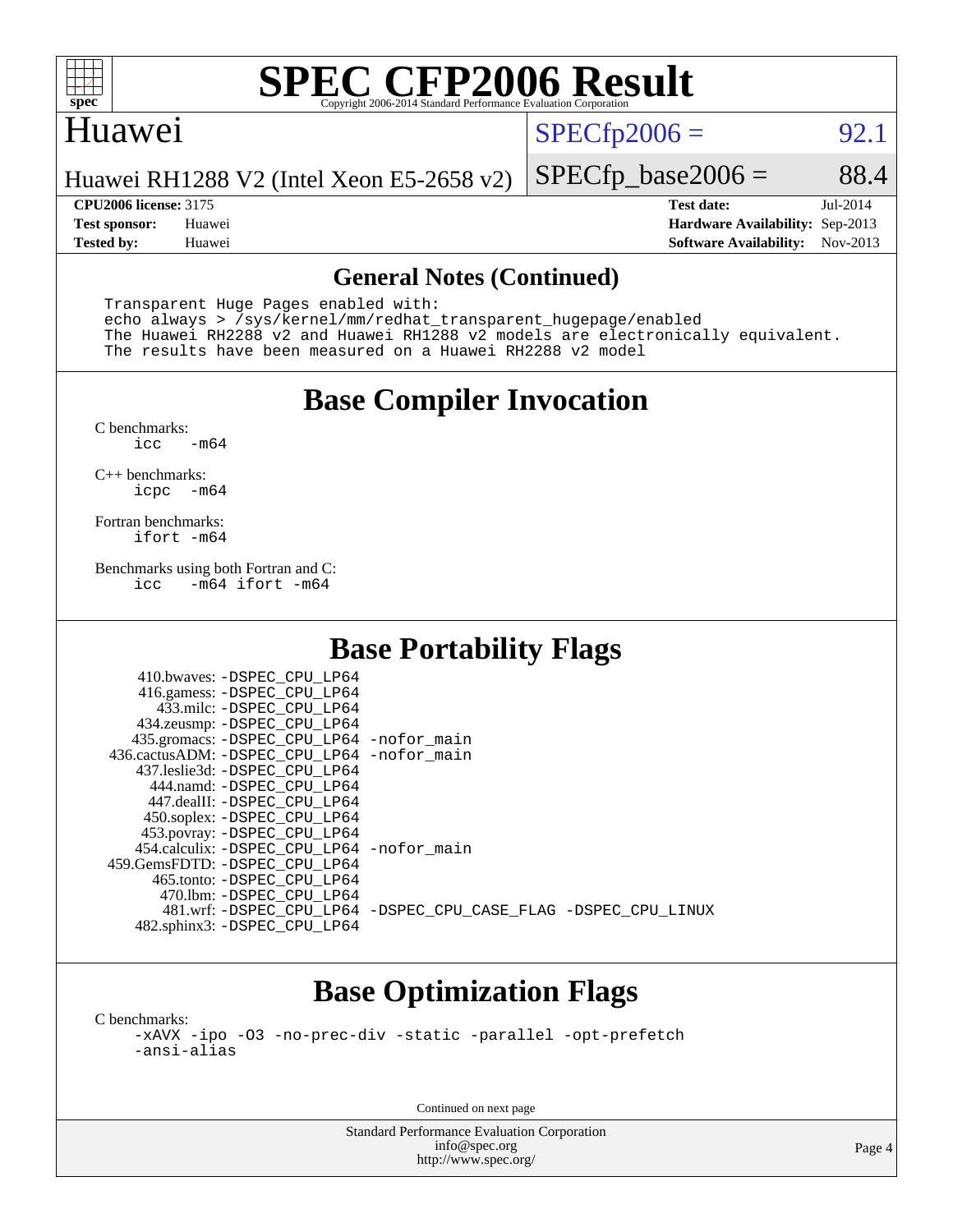

#### Huawei

 $SPECTp2006 = 92.1$ 

Huawei RH1288 V2 (Intel Xeon E5-2658 v2)

 $SPECTp\_base2006 = 88.4$ 

**[Tested by:](http://www.spec.org/auto/cpu2006/Docs/result-fields.html#Testedby)** Huawei **[Software Availability:](http://www.spec.org/auto/cpu2006/Docs/result-fields.html#SoftwareAvailability)** Nov-2013

**[CPU2006 license:](http://www.spec.org/auto/cpu2006/Docs/result-fields.html#CPU2006license)** 3175 **[Test date:](http://www.spec.org/auto/cpu2006/Docs/result-fields.html#Testdate)** Jul-2014 **[Test sponsor:](http://www.spec.org/auto/cpu2006/Docs/result-fields.html#Testsponsor)** Huawei **[Hardware Availability:](http://www.spec.org/auto/cpu2006/Docs/result-fields.html#HardwareAvailability)** Sep-2013

## **[Base Optimization Flags \(Continued\)](http://www.spec.org/auto/cpu2006/Docs/result-fields.html#BaseOptimizationFlags)**

[C++ benchmarks:](http://www.spec.org/auto/cpu2006/Docs/result-fields.html#CXXbenchmarks) [-xAVX](http://www.spec.org/cpu2006/results/res2014q3/cpu2006-20140715-30480.flags.html#user_CXXbase_f-xAVX) [-ipo](http://www.spec.org/cpu2006/results/res2014q3/cpu2006-20140715-30480.flags.html#user_CXXbase_f-ipo) [-O3](http://www.spec.org/cpu2006/results/res2014q3/cpu2006-20140715-30480.flags.html#user_CXXbase_f-O3) [-no-prec-div](http://www.spec.org/cpu2006/results/res2014q3/cpu2006-20140715-30480.flags.html#user_CXXbase_f-no-prec-div) [-static](http://www.spec.org/cpu2006/results/res2014q3/cpu2006-20140715-30480.flags.html#user_CXXbase_f-static) [-opt-prefetch](http://www.spec.org/cpu2006/results/res2014q3/cpu2006-20140715-30480.flags.html#user_CXXbase_f-opt-prefetch) [-ansi-alias](http://www.spec.org/cpu2006/results/res2014q3/cpu2006-20140715-30480.flags.html#user_CXXbase_f-ansi-alias) [Fortran benchmarks](http://www.spec.org/auto/cpu2006/Docs/result-fields.html#Fortranbenchmarks): [-xAVX](http://www.spec.org/cpu2006/results/res2014q3/cpu2006-20140715-30480.flags.html#user_FCbase_f-xAVX) [-ipo](http://www.spec.org/cpu2006/results/res2014q3/cpu2006-20140715-30480.flags.html#user_FCbase_f-ipo) [-O3](http://www.spec.org/cpu2006/results/res2014q3/cpu2006-20140715-30480.flags.html#user_FCbase_f-O3) [-no-prec-div](http://www.spec.org/cpu2006/results/res2014q3/cpu2006-20140715-30480.flags.html#user_FCbase_f-no-prec-div) [-static](http://www.spec.org/cpu2006/results/res2014q3/cpu2006-20140715-30480.flags.html#user_FCbase_f-static) [-parallel](http://www.spec.org/cpu2006/results/res2014q3/cpu2006-20140715-30480.flags.html#user_FCbase_f-parallel) [-opt-prefetch](http://www.spec.org/cpu2006/results/res2014q3/cpu2006-20140715-30480.flags.html#user_FCbase_f-opt-prefetch) [Benchmarks using both Fortran and C](http://www.spec.org/auto/cpu2006/Docs/result-fields.html#BenchmarksusingbothFortranandC): [-xAVX](http://www.spec.org/cpu2006/results/res2014q3/cpu2006-20140715-30480.flags.html#user_CC_FCbase_f-xAVX) [-ipo](http://www.spec.org/cpu2006/results/res2014q3/cpu2006-20140715-30480.flags.html#user_CC_FCbase_f-ipo) [-O3](http://www.spec.org/cpu2006/results/res2014q3/cpu2006-20140715-30480.flags.html#user_CC_FCbase_f-O3) [-no-prec-div](http://www.spec.org/cpu2006/results/res2014q3/cpu2006-20140715-30480.flags.html#user_CC_FCbase_f-no-prec-div) [-static](http://www.spec.org/cpu2006/results/res2014q3/cpu2006-20140715-30480.flags.html#user_CC_FCbase_f-static) [-parallel](http://www.spec.org/cpu2006/results/res2014q3/cpu2006-20140715-30480.flags.html#user_CC_FCbase_f-parallel) [-opt-prefetch](http://www.spec.org/cpu2006/results/res2014q3/cpu2006-20140715-30480.flags.html#user_CC_FCbase_f-opt-prefetch)

**[Peak Compiler Invocation](http://www.spec.org/auto/cpu2006/Docs/result-fields.html#PeakCompilerInvocation)**

[C benchmarks](http://www.spec.org/auto/cpu2006/Docs/result-fields.html#Cbenchmarks):  $\frac{1}{2}$ cc  $-\text{m64}$ 

[-ansi-alias](http://www.spec.org/cpu2006/results/res2014q3/cpu2006-20140715-30480.flags.html#user_CC_FCbase_f-ansi-alias)

[C++ benchmarks:](http://www.spec.org/auto/cpu2006/Docs/result-fields.html#CXXbenchmarks) [icpc -m64](http://www.spec.org/cpu2006/results/res2014q3/cpu2006-20140715-30480.flags.html#user_CXXpeak_intel_icpc_64bit_bedb90c1146cab66620883ef4f41a67e)

[Fortran benchmarks](http://www.spec.org/auto/cpu2006/Docs/result-fields.html#Fortranbenchmarks): [ifort -m64](http://www.spec.org/cpu2006/results/res2014q3/cpu2006-20140715-30480.flags.html#user_FCpeak_intel_ifort_64bit_ee9d0fb25645d0210d97eb0527dcc06e)

[Benchmarks using both Fortran and C](http://www.spec.org/auto/cpu2006/Docs/result-fields.html#BenchmarksusingbothFortranandC): [icc -m64](http://www.spec.org/cpu2006/results/res2014q3/cpu2006-20140715-30480.flags.html#user_CC_FCpeak_intel_icc_64bit_0b7121f5ab7cfabee23d88897260401c) [ifort -m64](http://www.spec.org/cpu2006/results/res2014q3/cpu2006-20140715-30480.flags.html#user_CC_FCpeak_intel_ifort_64bit_ee9d0fb25645d0210d97eb0527dcc06e)

#### **[Peak Portability Flags](http://www.spec.org/auto/cpu2006/Docs/result-fields.html#PeakPortabilityFlags)**

Same as Base Portability Flags

## **[Peak Optimization Flags](http://www.spec.org/auto/cpu2006/Docs/result-fields.html#PeakOptimizationFlags)**

[C benchmarks](http://www.spec.org/auto/cpu2006/Docs/result-fields.html#Cbenchmarks):

 433.milc: [-xAVX](http://www.spec.org/cpu2006/results/res2014q3/cpu2006-20140715-30480.flags.html#user_peakPASS2_CFLAGSPASS2_LDFLAGS433_milc_f-xAVX)(pass 2) [-prof-gen](http://www.spec.org/cpu2006/results/res2014q3/cpu2006-20140715-30480.flags.html#user_peakPASS1_CFLAGSPASS1_LDFLAGS433_milc_prof_gen_e43856698f6ca7b7e442dfd80e94a8fc)(pass 1) [-ipo](http://www.spec.org/cpu2006/results/res2014q3/cpu2006-20140715-30480.flags.html#user_peakPASS2_CFLAGSPASS2_LDFLAGS433_milc_f-ipo)(pass 2) [-O3](http://www.spec.org/cpu2006/results/res2014q3/cpu2006-20140715-30480.flags.html#user_peakPASS2_CFLAGSPASS2_LDFLAGS433_milc_f-O3)(pass 2) [-no-prec-div](http://www.spec.org/cpu2006/results/res2014q3/cpu2006-20140715-30480.flags.html#user_peakPASS2_CFLAGSPASS2_LDFLAGS433_milc_f-no-prec-div)(pass 2) [-prof-use](http://www.spec.org/cpu2006/results/res2014q3/cpu2006-20140715-30480.flags.html#user_peakPASS2_CFLAGSPASS2_LDFLAGS433_milc_prof_use_bccf7792157ff70d64e32fe3e1250b55)(pass 2) [-static](http://www.spec.org/cpu2006/results/res2014q3/cpu2006-20140715-30480.flags.html#user_peakOPTIMIZE433_milc_f-static) [-auto-ilp32](http://www.spec.org/cpu2006/results/res2014q3/cpu2006-20140715-30480.flags.html#user_peakCOPTIMIZE433_milc_f-auto-ilp32) [-ansi-alias](http://www.spec.org/cpu2006/results/res2014q3/cpu2006-20140715-30480.flags.html#user_peakCOPTIMIZE433_milc_f-ansi-alias)

 $470.$ lbm: basepeak = yes

482.sphinx3: basepeak = yes

[C++ benchmarks:](http://www.spec.org/auto/cpu2006/Docs/result-fields.html#CXXbenchmarks)

444.namd:  $-xAVX(pass 2)$  $-xAVX(pass 2)$  [-prof-gen](http://www.spec.org/cpu2006/results/res2014q3/cpu2006-20140715-30480.flags.html#user_peakPASS1_CXXFLAGSPASS1_LDFLAGS444_namd_prof_gen_e43856698f6ca7b7e442dfd80e94a8fc)(pass 1) [-ipo](http://www.spec.org/cpu2006/results/res2014q3/cpu2006-20140715-30480.flags.html#user_peakPASS2_CXXFLAGSPASS2_LDFLAGS444_namd_f-ipo)(pass 2) [-O3](http://www.spec.org/cpu2006/results/res2014q3/cpu2006-20140715-30480.flags.html#user_peakPASS2_CXXFLAGSPASS2_LDFLAGS444_namd_f-O3)(pass 2) [-no-prec-div](http://www.spec.org/cpu2006/results/res2014q3/cpu2006-20140715-30480.flags.html#user_peakPASS2_CXXFLAGSPASS2_LDFLAGS444_namd_f-no-prec-div)(pass 2) [-prof-use](http://www.spec.org/cpu2006/results/res2014q3/cpu2006-20140715-30480.flags.html#user_peakPASS2_CXXFLAGSPASS2_LDFLAGS444_namd_prof_use_bccf7792157ff70d64e32fe3e1250b55)(pass 2) [-fno-alias](http://www.spec.org/cpu2006/results/res2014q3/cpu2006-20140715-30480.flags.html#user_peakCXXOPTIMIZEOPTIMIZE444_namd_f-no-alias_694e77f6c5a51e658e82ccff53a9e63a) [-auto-ilp32](http://www.spec.org/cpu2006/results/res2014q3/cpu2006-20140715-30480.flags.html#user_peakCXXOPTIMIZE444_namd_f-auto-ilp32)

Continued on next page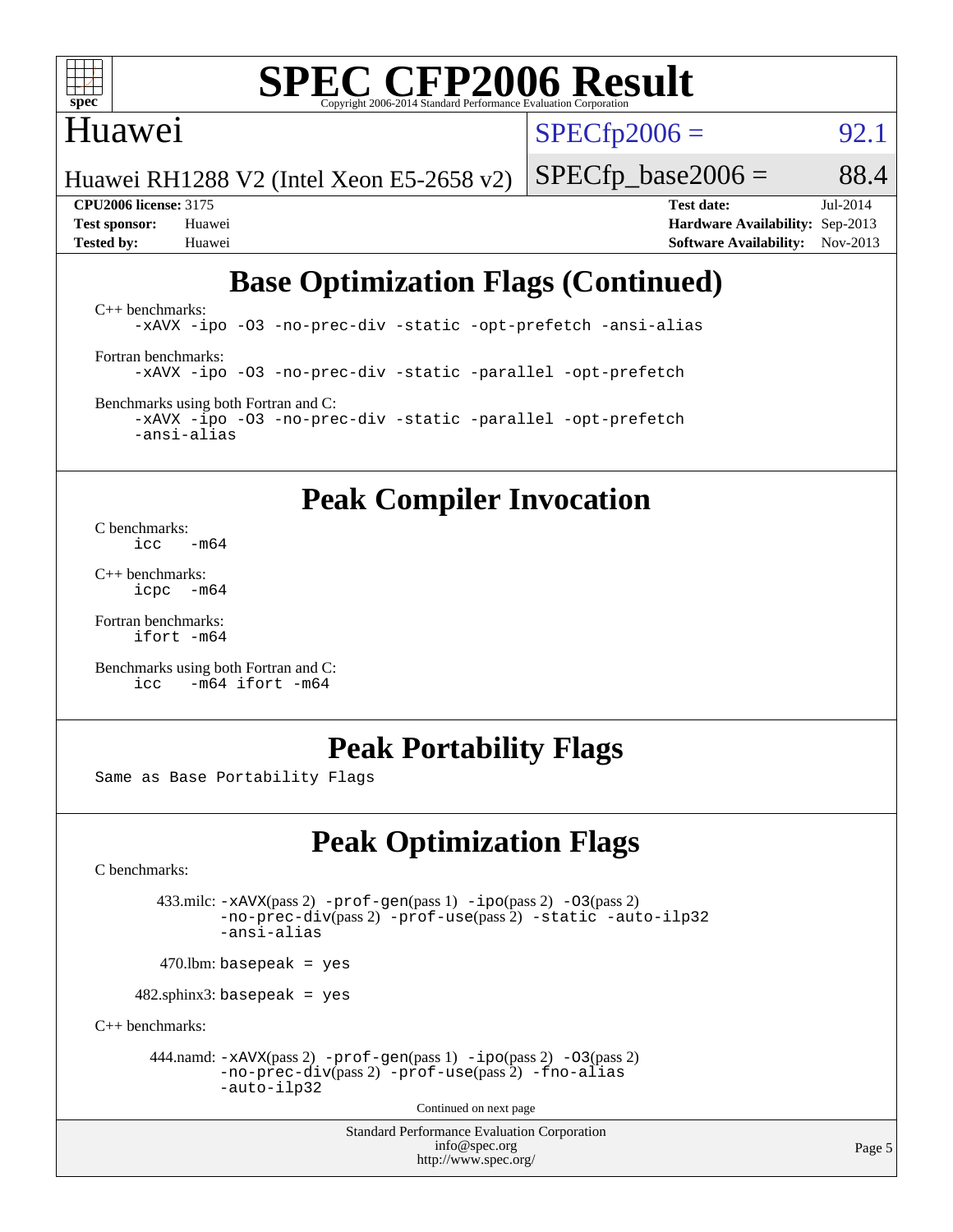

Huawei

# **[SPEC CFP2006 Result](http://www.spec.org/auto/cpu2006/Docs/result-fields.html#SPECCFP2006Result)**

 $SPECTp2006 = 92.1$ 

Huawei RH1288 V2 (Intel Xeon E5-2658 v2)

 $SPECTp\_base2006 = 88.4$ **[CPU2006 license:](http://www.spec.org/auto/cpu2006/Docs/result-fields.html#CPU2006license)** 3175 **[Test date:](http://www.spec.org/auto/cpu2006/Docs/result-fields.html#Testdate)** Jul-2014

## **[Peak Optimization Flags \(Continued\)](http://www.spec.org/auto/cpu2006/Docs/result-fields.html#PeakOptimizationFlags)**

**[Test sponsor:](http://www.spec.org/auto/cpu2006/Docs/result-fields.html#Testsponsor)** Huawei **[Hardware Availability:](http://www.spec.org/auto/cpu2006/Docs/result-fields.html#HardwareAvailability)** Sep-2013 **[Tested by:](http://www.spec.org/auto/cpu2006/Docs/result-fields.html#Testedby)** Huawei **[Software Availability:](http://www.spec.org/auto/cpu2006/Docs/result-fields.html#SoftwareAvailability)** Nov-2013

 447.dealII: basepeak = yes  $450$ .soplex: basepeak = yes 453.povray: [-xAVX](http://www.spec.org/cpu2006/results/res2014q3/cpu2006-20140715-30480.flags.html#user_peakPASS2_CXXFLAGSPASS2_LDFLAGS453_povray_f-xAVX)(pass 2) [-prof-gen](http://www.spec.org/cpu2006/results/res2014q3/cpu2006-20140715-30480.flags.html#user_peakPASS1_CXXFLAGSPASS1_LDFLAGS453_povray_prof_gen_e43856698f6ca7b7e442dfd80e94a8fc)(pass 1) [-ipo](http://www.spec.org/cpu2006/results/res2014q3/cpu2006-20140715-30480.flags.html#user_peakPASS2_CXXFLAGSPASS2_LDFLAGS453_povray_f-ipo)(pass 2) [-O3](http://www.spec.org/cpu2006/results/res2014q3/cpu2006-20140715-30480.flags.html#user_peakPASS2_CXXFLAGSPASS2_LDFLAGS453_povray_f-O3)(pass 2) [-no-prec-div](http://www.spec.org/cpu2006/results/res2014q3/cpu2006-20140715-30480.flags.html#user_peakPASS2_CXXFLAGSPASS2_LDFLAGS453_povray_f-no-prec-div)(pass 2) [-prof-use](http://www.spec.org/cpu2006/results/res2014q3/cpu2006-20140715-30480.flags.html#user_peakPASS2_CXXFLAGSPASS2_LDFLAGS453_povray_prof_use_bccf7792157ff70d64e32fe3e1250b55)(pass 2) [-unroll4](http://www.spec.org/cpu2006/results/res2014q3/cpu2006-20140715-30480.flags.html#user_peakCXXOPTIMIZE453_povray_f-unroll_4e5e4ed65b7fd20bdcd365bec371b81f) [-ansi-alias](http://www.spec.org/cpu2006/results/res2014q3/cpu2006-20140715-30480.flags.html#user_peakCXXOPTIMIZE453_povray_f-ansi-alias) [Fortran benchmarks](http://www.spec.org/auto/cpu2006/Docs/result-fields.html#Fortranbenchmarks):  $410.bwaves: basepeak = yes$  416.gamess: [-xAVX](http://www.spec.org/cpu2006/results/res2014q3/cpu2006-20140715-30480.flags.html#user_peakPASS2_FFLAGSPASS2_LDFLAGS416_gamess_f-xAVX)(pass 2) [-prof-gen](http://www.spec.org/cpu2006/results/res2014q3/cpu2006-20140715-30480.flags.html#user_peakPASS1_FFLAGSPASS1_LDFLAGS416_gamess_prof_gen_e43856698f6ca7b7e442dfd80e94a8fc)(pass 1) [-ipo](http://www.spec.org/cpu2006/results/res2014q3/cpu2006-20140715-30480.flags.html#user_peakPASS2_FFLAGSPASS2_LDFLAGS416_gamess_f-ipo)(pass 2) [-O3](http://www.spec.org/cpu2006/results/res2014q3/cpu2006-20140715-30480.flags.html#user_peakPASS2_FFLAGSPASS2_LDFLAGS416_gamess_f-O3)(pass 2) [-no-prec-div](http://www.spec.org/cpu2006/results/res2014q3/cpu2006-20140715-30480.flags.html#user_peakPASS2_FFLAGSPASS2_LDFLAGS416_gamess_f-no-prec-div)(pass 2) [-prof-use](http://www.spec.org/cpu2006/results/res2014q3/cpu2006-20140715-30480.flags.html#user_peakPASS2_FFLAGSPASS2_LDFLAGS416_gamess_prof_use_bccf7792157ff70d64e32fe3e1250b55)(pass 2) [-unroll2](http://www.spec.org/cpu2006/results/res2014q3/cpu2006-20140715-30480.flags.html#user_peakOPTIMIZE416_gamess_f-unroll_784dae83bebfb236979b41d2422d7ec2) [-inline-level=0](http://www.spec.org/cpu2006/results/res2014q3/cpu2006-20140715-30480.flags.html#user_peakOPTIMIZE416_gamess_f-inline-level_318d07a09274ad25e8d15dbfaa68ba50) [-scalar-rep-](http://www.spec.org/cpu2006/results/res2014q3/cpu2006-20140715-30480.flags.html#user_peakOPTIMIZE416_gamess_f-disablescalarrep_abbcad04450fb118e4809c81d83c8a1d) [-static](http://www.spec.org/cpu2006/results/res2014q3/cpu2006-20140715-30480.flags.html#user_peakOPTIMIZE416_gamess_f-static) 434.zeusmp: basepeak = yes 437.leslie3d: basepeak = yes 459.GemsFDTD: [-xAVX](http://www.spec.org/cpu2006/results/res2014q3/cpu2006-20140715-30480.flags.html#user_peakPASS2_FFLAGSPASS2_LDFLAGS459_GemsFDTD_f-xAVX)(pass 2) [-prof-gen](http://www.spec.org/cpu2006/results/res2014q3/cpu2006-20140715-30480.flags.html#user_peakPASS1_FFLAGSPASS1_LDFLAGS459_GemsFDTD_prof_gen_e43856698f6ca7b7e442dfd80e94a8fc)(pass 1) [-ipo](http://www.spec.org/cpu2006/results/res2014q3/cpu2006-20140715-30480.flags.html#user_peakPASS2_FFLAGSPASS2_LDFLAGS459_GemsFDTD_f-ipo)(pass 2) [-O3](http://www.spec.org/cpu2006/results/res2014q3/cpu2006-20140715-30480.flags.html#user_peakPASS2_FFLAGSPASS2_LDFLAGS459_GemsFDTD_f-O3)(pass 2) [-no-prec-div](http://www.spec.org/cpu2006/results/res2014q3/cpu2006-20140715-30480.flags.html#user_peakPASS2_FFLAGSPASS2_LDFLAGS459_GemsFDTD_f-no-prec-div)(pass 2) [-prof-use](http://www.spec.org/cpu2006/results/res2014q3/cpu2006-20140715-30480.flags.html#user_peakPASS2_FFLAGSPASS2_LDFLAGS459_GemsFDTD_prof_use_bccf7792157ff70d64e32fe3e1250b55)(pass 2) [-unroll2](http://www.spec.org/cpu2006/results/res2014q3/cpu2006-20140715-30480.flags.html#user_peakOPTIMIZE459_GemsFDTD_f-unroll_784dae83bebfb236979b41d2422d7ec2) [-inline-level=0](http://www.spec.org/cpu2006/results/res2014q3/cpu2006-20140715-30480.flags.html#user_peakOPTIMIZE459_GemsFDTD_f-inline-level_318d07a09274ad25e8d15dbfaa68ba50) [-opt-prefetch](http://www.spec.org/cpu2006/results/res2014q3/cpu2006-20140715-30480.flags.html#user_peakOPTIMIZE459_GemsFDTD_f-opt-prefetch) [-parallel](http://www.spec.org/cpu2006/results/res2014q3/cpu2006-20140715-30480.flags.html#user_peakOPTIMIZE459_GemsFDTD_f-parallel) 465.tonto: [-xAVX](http://www.spec.org/cpu2006/results/res2014q3/cpu2006-20140715-30480.flags.html#user_peakPASS2_FFLAGSPASS2_LDFLAGS465_tonto_f-xAVX)(pass 2) [-prof-gen](http://www.spec.org/cpu2006/results/res2014q3/cpu2006-20140715-30480.flags.html#user_peakPASS1_FFLAGSPASS1_LDFLAGS465_tonto_prof_gen_e43856698f6ca7b7e442dfd80e94a8fc)(pass 1) [-ipo](http://www.spec.org/cpu2006/results/res2014q3/cpu2006-20140715-30480.flags.html#user_peakPASS2_FFLAGSPASS2_LDFLAGS465_tonto_f-ipo)(pass 2) [-O3](http://www.spec.org/cpu2006/results/res2014q3/cpu2006-20140715-30480.flags.html#user_peakPASS2_FFLAGSPASS2_LDFLAGS465_tonto_f-O3)(pass 2) [-no-prec-div](http://www.spec.org/cpu2006/results/res2014q3/cpu2006-20140715-30480.flags.html#user_peakPASS2_FFLAGSPASS2_LDFLAGS465_tonto_f-no-prec-div)(pass 2) [-prof-use](http://www.spec.org/cpu2006/results/res2014q3/cpu2006-20140715-30480.flags.html#user_peakPASS2_FFLAGSPASS2_LDFLAGS465_tonto_prof_use_bccf7792157ff70d64e32fe3e1250b55)(pass 2) [-inline-calloc](http://www.spec.org/cpu2006/results/res2014q3/cpu2006-20140715-30480.flags.html#user_peakOPTIMIZE465_tonto_f-inline-calloc) [-opt-malloc-options=3](http://www.spec.org/cpu2006/results/res2014q3/cpu2006-20140715-30480.flags.html#user_peakOPTIMIZE465_tonto_f-opt-malloc-options_13ab9b803cf986b4ee62f0a5998c2238) [-auto](http://www.spec.org/cpu2006/results/res2014q3/cpu2006-20140715-30480.flags.html#user_peakOPTIMIZE465_tonto_f-auto) [-unroll4](http://www.spec.org/cpu2006/results/res2014q3/cpu2006-20140715-30480.flags.html#user_peakOPTIMIZE465_tonto_f-unroll_4e5e4ed65b7fd20bdcd365bec371b81f) [Benchmarks using both Fortran and C](http://www.spec.org/auto/cpu2006/Docs/result-fields.html#BenchmarksusingbothFortranandC): 435.gromacs: basepeak = yes  $436.cactusADM:basepeak = yes$  454.calculix: [-xAVX](http://www.spec.org/cpu2006/results/res2014q3/cpu2006-20140715-30480.flags.html#user_peakOPTIMIZE454_calculix_f-xAVX) [-ipo](http://www.spec.org/cpu2006/results/res2014q3/cpu2006-20140715-30480.flags.html#user_peakOPTIMIZE454_calculix_f-ipo) [-O3](http://www.spec.org/cpu2006/results/res2014q3/cpu2006-20140715-30480.flags.html#user_peakOPTIMIZE454_calculix_f-O3) [-no-prec-div](http://www.spec.org/cpu2006/results/res2014q3/cpu2006-20140715-30480.flags.html#user_peakOPTIMIZE454_calculix_f-no-prec-div) [-auto-ilp32](http://www.spec.org/cpu2006/results/res2014q3/cpu2006-20140715-30480.flags.html#user_peakCOPTIMIZE454_calculix_f-auto-ilp32) [-ansi-alias](http://www.spec.org/cpu2006/results/res2014q3/cpu2006-20140715-30480.flags.html#user_peakCOPTIMIZE454_calculix_f-ansi-alias)  $481$ .wrf: basepeak = yes The flags files that were used to format this result can be browsed at <http://www.spec.org/cpu2006/flags/Intel-ic12.1-official-linux64.20120425.html> <http://www.spec.org/cpu2006/flags/Huawei-Platform-Settings-V1.0-IVB-RevG.html> You can also download the XML flags sources by saving the following links: <http://www.spec.org/cpu2006/flags/Intel-ic12.1-official-linux64.20120425.xml>

> Standard Performance Evaluation Corporation [info@spec.org](mailto:info@spec.org) <http://www.spec.org/>

<http://www.spec.org/cpu2006/flags/Huawei-Platform-Settings-V1.0-IVB-RevG.xml>